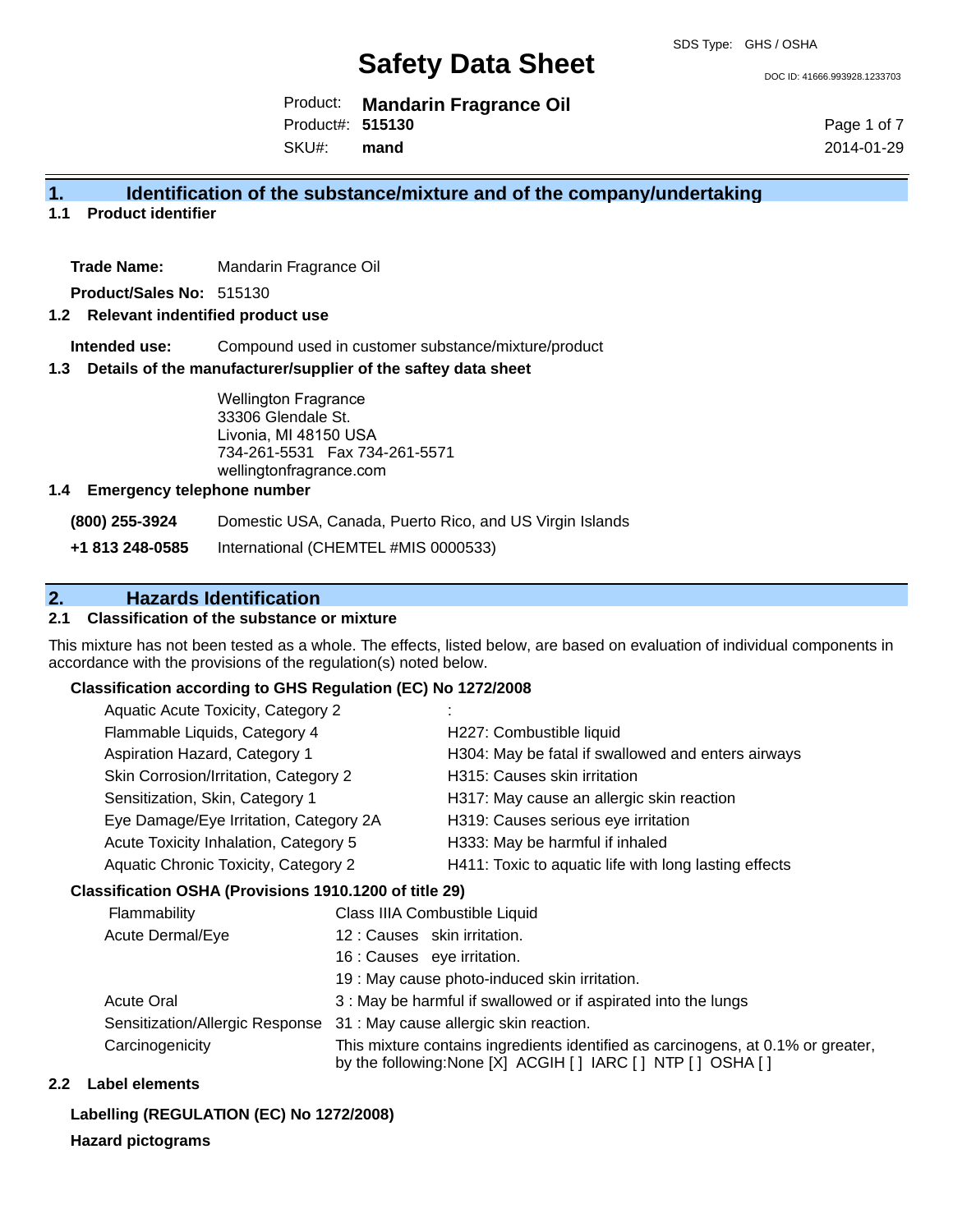DOC ID: 41666.993928.1233703

### Product: **Mandarin Fragrance Oil**

Product#: **515130**

SKU#: **mand**





## **Signal Word: Danger, Warning**

#### **Hazard statments**

| H <sub>22</sub> 7 | Combustible liquid                              |
|-------------------|-------------------------------------------------|
| H <sub>304</sub>  | May be fatal if swallowed and enters airways    |
| H315              | Causes skin irritation                          |
| H317              | May cause an allergic skin reaction             |
| H319              | Causes serious eye irritation                   |
| H333              | May be harmful if inhaled                       |
| H411              | Toxic to aquatic life with long lasting effects |

#### **Precautionary Statements**

#### **Prevention:**

| P <sub>235</sub> | Keep cool                                                             |
|------------------|-----------------------------------------------------------------------|
| P <sub>264</sub> | Wash hands thoroughly after handling                                  |
| P272             | Contaminated work clothing should not be allowed out of the workplace |
| P273             | Avoid release to the environment                                      |

#### **Response:**

| $P301 + P310 + P331$ | IF SWALLOWED: Immediately call a POISON CENTER or doctor/physician Do NOT<br>induce vomiting                                          |
|----------------------|---------------------------------------------------------------------------------------------------------------------------------------|
| $P302 + P352$        | IF ON SKIN: Wash with soap and water                                                                                                  |
| $P304 + P312$        | IF INHALED: Call a POISON CENTER or doctor/physician if you feel unwell                                                               |
| $P305 + P351 + P338$ | IF IN EYES: Rinse cautiously with water for several minutes Remove contact lenses if<br>present and easy to do. continue rinsing      |
| $P333 + P313$        | If skin irritation or a rash occurs: Get medical advice/attention                                                                     |
| $P337 + P313$        | If eye irritation persists: Get medical advice/attention                                                                              |
| P362                 | Take off contaminated clothing and wash before reuse                                                                                  |
| P363                 | Wash contaminated clothing before reuse                                                                                               |
| P370 + P378          | In case of fire: Use Carbon dioxide (CO2), Dry chemical, or Foam for extinction. Do not use<br>a direct water jet on burning material |
| P391                 | <b>Collect Spillage</b>                                                                                                               |

**2.3 Other Hazards**

#### **no data available**

## **3. Composition/Information on Ingredients**

#### **3.1 Mixtures**

This product is a complex mixture of ingredients, which contains among others the following substance(s), presenting a health or environmental hazard within the meaning of the UN Globally Harmonized System of Classification and Labeling of Chemicals (GHS):

| CAS#       | EC# | Conc. |                           |
|------------|-----|-------|---------------------------|
| Ingredient |     | Range | <b>GHS Classification</b> |

Page 2 of 7 2014-01-29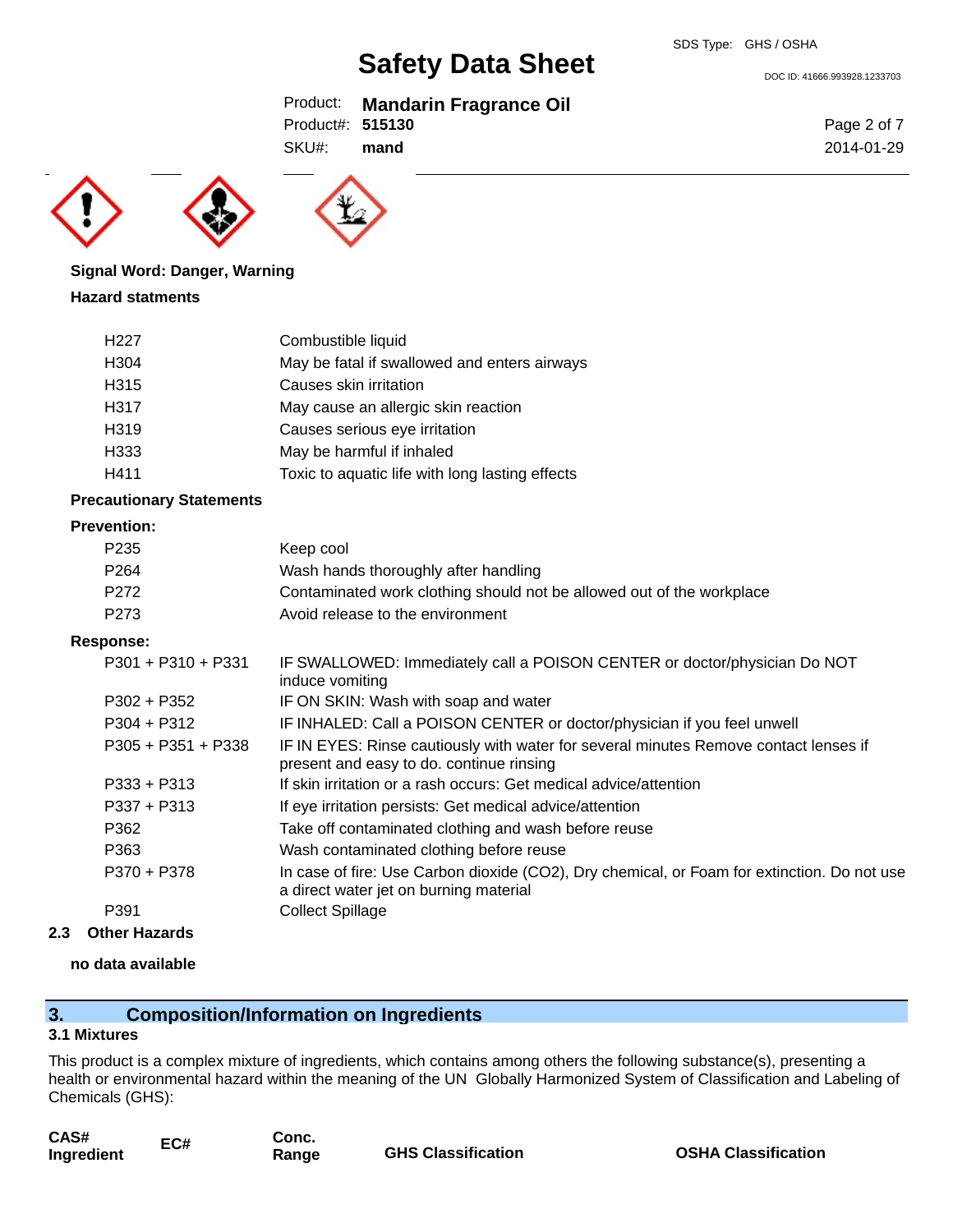#### SDS Type: GHS / OSHA

## **Safety Data Sheet**

DOC ID: 41666.993928.1233703

|                  | Product: Mandarin Fragrance Oil |
|------------------|---------------------------------|
| Product#: 515130 |                                 |
| SKU#: mand       |                                 |

Page 3 of 7 2014-01-29

| <b>CAS#</b><br>Ingredient | EC#                                  | Conc.<br>Range                                 | <b>GHS Classification</b>    | <b>OSHA Classification</b> |
|---------------------------|--------------------------------------|------------------------------------------------|------------------------------|----------------------------|
| 8050-15-5                 | 232-476-2                            | 20 - 30 %                                      | H412                         | 31                         |
|                           |                                      | Methyl ester of rosin (partially hydrogenated) |                              |                            |
| 68647-72-3                | 232-433-8                            | $10 - 20 \%$                                   | H226; H304; H315; H317; H410 | 12, 3, 31                  |
|                           | Citrus aurantium var. dulcis         |                                                |                              |                            |
| $110 - 27 - 0$            | 203-751-4                            | $5 - 10%$                                      | H316                         |                            |
|                           | Isopropyl myristate                  |                                                |                              |                            |
| $99 - 85 - 4$             | 202-794-6                            | $5 - 10%$                                      | H226; H303; H304; H316       | 11, 15                     |
| gamma-Terpinene           |                                      |                                                |                              |                            |
| 8008-57-9                 | 232-433-8                            | $2 - 5%$                                       | H226; H304; H315; H410       | 12, 3, 31                  |
|                           | Citrus aurantium dulcis (Orange) oil |                                                |                              |                            |
| 8016-20-4                 | 289-904-6                            | $2 - 5%$                                       | H226; H304; H315; H410       | 12, 3, 31                  |
|                           | Citrus grandis peel oil              |                                                |                              |                            |
| $99 - 87 - 6$             | 202-796-7                            | $2 - 5%$                                       | H226; H303; H304; H316; H411 | 11, 15                     |
| p-Cymene                  |                                      |                                                |                              |                            |
| $85 - 91 - 6$             | 201-642-6                            | $2 - 5%$                                       | H227; H303; H316             | 11, 19                     |
|                           | Methyl N-methylanthranilate          |                                                |                              |                            |
| 68917-33-9                | 284-515-8                            | $1 - 2%$                                       | H226; H304; H315; H410       | 12, 3, 31                  |
|                           | Lemon oil terpenes                   |                                                |                              |                            |
| 106-24-1                  | 203-377-1                            | $1 - 2%$                                       | H303; H315                   | 11, 15, 31                 |
| Geraniol                  |                                      |                                                |                              |                            |

See Section 16 for full text of GHS classification codes

Total Hydrocarbon Content (% w/w) = 31.13

# **4. First Aid Measures**

### **4.1 Description of first aid measures**

| Inhalation:                                                        | Remove from exposure site to fresh air and keep at rest.<br>Obtain medical advice.                            |
|--------------------------------------------------------------------|---------------------------------------------------------------------------------------------------------------|
| Eye Exposure:                                                      | Flush immediately with water for at least 15 minutes.<br>Contact physician if symptoms persist.               |
| <b>Skin Exposure:</b>                                              | Remove contaminated clothes. Wash thoroughly with water (and soap).<br>Contact physician if symptoms persist. |
| Ingestion:                                                         | Rinse mouth with water and obtain medical advice.                                                             |
| Most important symptoms and effects, both acute and delayed<br>4.2 |                                                                                                               |
| Symptoms:                                                          | no data available                                                                                             |
| <b>Risks:</b>                                                      | Refer to Section 2.2 "Hazard Statements"                                                                      |
|                                                                    | hohoon taamteest leisoga hae aaitaatte lesihom oteihommi yae to aaitesihal - S-h                              |

#### **4.3 Indication of any immediate medical attention and special treatment needed**

| Treatment: | Refer to Section 2.2 "Response" |
|------------|---------------------------------|
|------------|---------------------------------|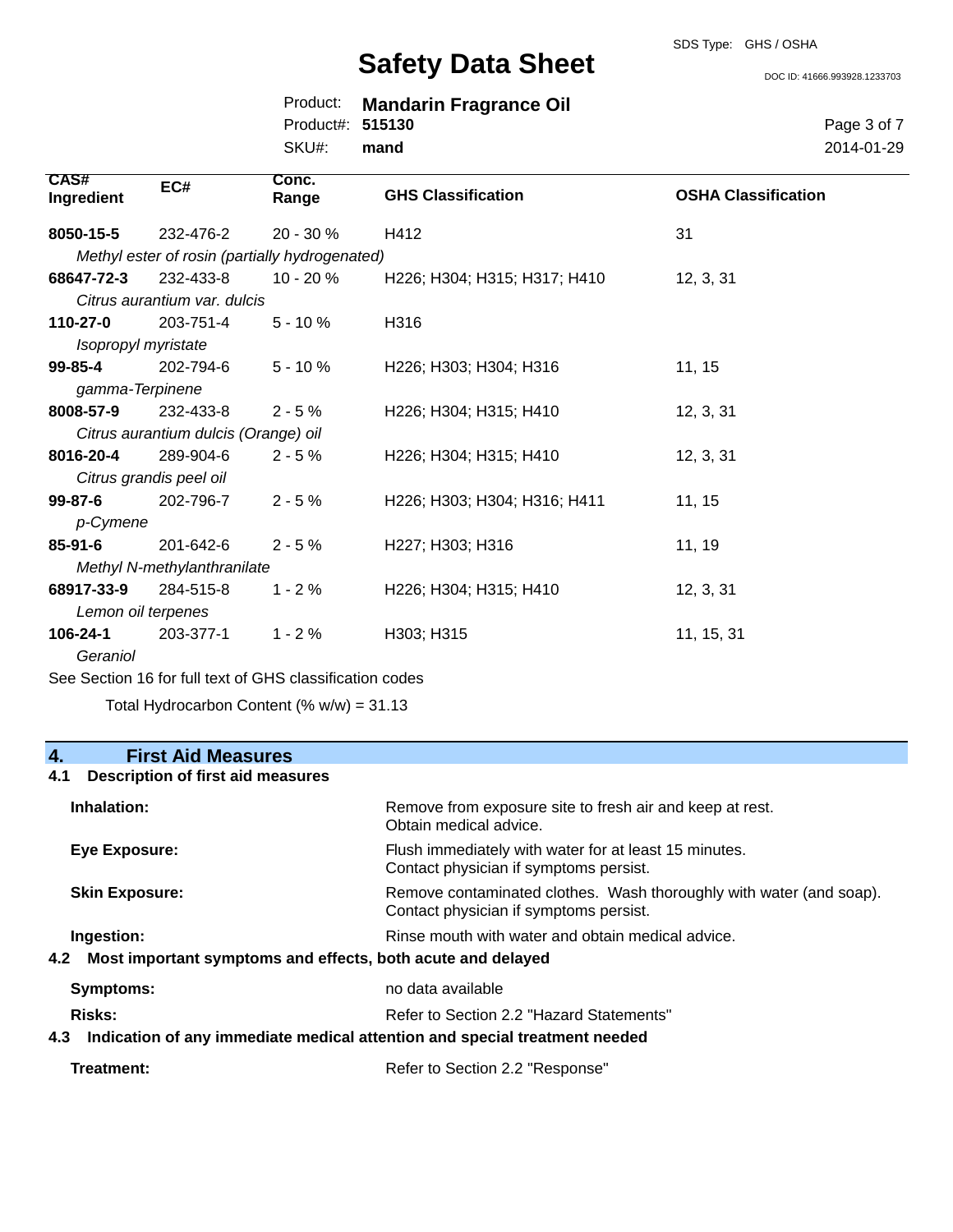DOC ID: 41666.993928.1233703

| Product: Mandarin Fragrance Oil |  |
|---------------------------------|--|
|---------------------------------|--|

Product#: **515130**

SKU#: **mand** Page 4 of 7 2014-01-29

| 5.<br><b>Fire-Fighting measures</b>                            |                                                   |
|----------------------------------------------------------------|---------------------------------------------------|
| <b>Extinguishing media</b><br>5.1                              |                                                   |
| Suitable:                                                      | Carbon dioxide (CO2), Dry chemical, Foam          |
| Unsuitable                                                     | Do not use a direct water jet on burning material |
| 5.2 Special hazards arising from the substance or mixture      |                                                   |
| During fire fighting:<br><b>Advice for firefighters</b><br>5.3 | Water may be ineffective                          |
| <b>Further information:</b>                                    | Standard procedure for chemical fires             |

#### **6. Accidental Release Measures**

#### **6.1 Personal precautions, protective equipment and emergency procedures**

Avoid inhalation and contact with skin and eyes. A self-contained breathing apparatus is recommended in case of a major spill.

#### **6.2 Environmental precautions**

Keep away from drains, soil, and surface and groundwater.

#### **6.3 Methods and materials for containment and cleaning up**

Clean up spillage promptly. Remove ignition sources. Provide adequate ventilation. Avoid excessive inhalation of vapors. Gross spillages should be contained by use of sand or inert powder and disposed of according to the local regulations.

#### **6.4 Reference to other sections**

Not Applicable

### **7. Handling and Storage**

#### **7.1 Precautions for safe handling**

Apply according to good manufacturing and industrial hygiene practices with proper ventilation. Do not drink, eat or smoke while handling. Respect good personal hygiene.

#### **7.2 Conditions for safe storage, including any incompatibilities**

Store in a cool, dry and ventilated area away from heat sources and protected from light in tightly closed original container. Avoid plastic and uncoated metal container. Keep air contact to a minimum.

#### **7.3 Specific end uses**

No information available

### **8. Exposure Controls/Personal Protection**

#### **8.1 Control parameters**

| <b>Exposure Limits:</b>                               | Contains no substances with occupational exposure limit values                                                                           |  |  |
|-------------------------------------------------------|------------------------------------------------------------------------------------------------------------------------------------------|--|--|
| <b>Engineering Controls:</b>                          | Use local exhaust as needed.                                                                                                             |  |  |
| 8.2 Exposure controls - Personal protective equipment |                                                                                                                                          |  |  |
| Eye protection:                                       | Tightly sealed goggles, face shield, or safety glasses with brow guards and side shields, etc.<br>as may be appropriate for the exposure |  |  |
| <b>Respiratory protection:</b>                        | Avoid excessive inhalation of concentrated vapors. Apply local ventilation where appropriate.                                            |  |  |
| <b>Skin protection:</b>                               | Avoid Skin contact. Use chemically resistant gloves as needed.                                                                           |  |  |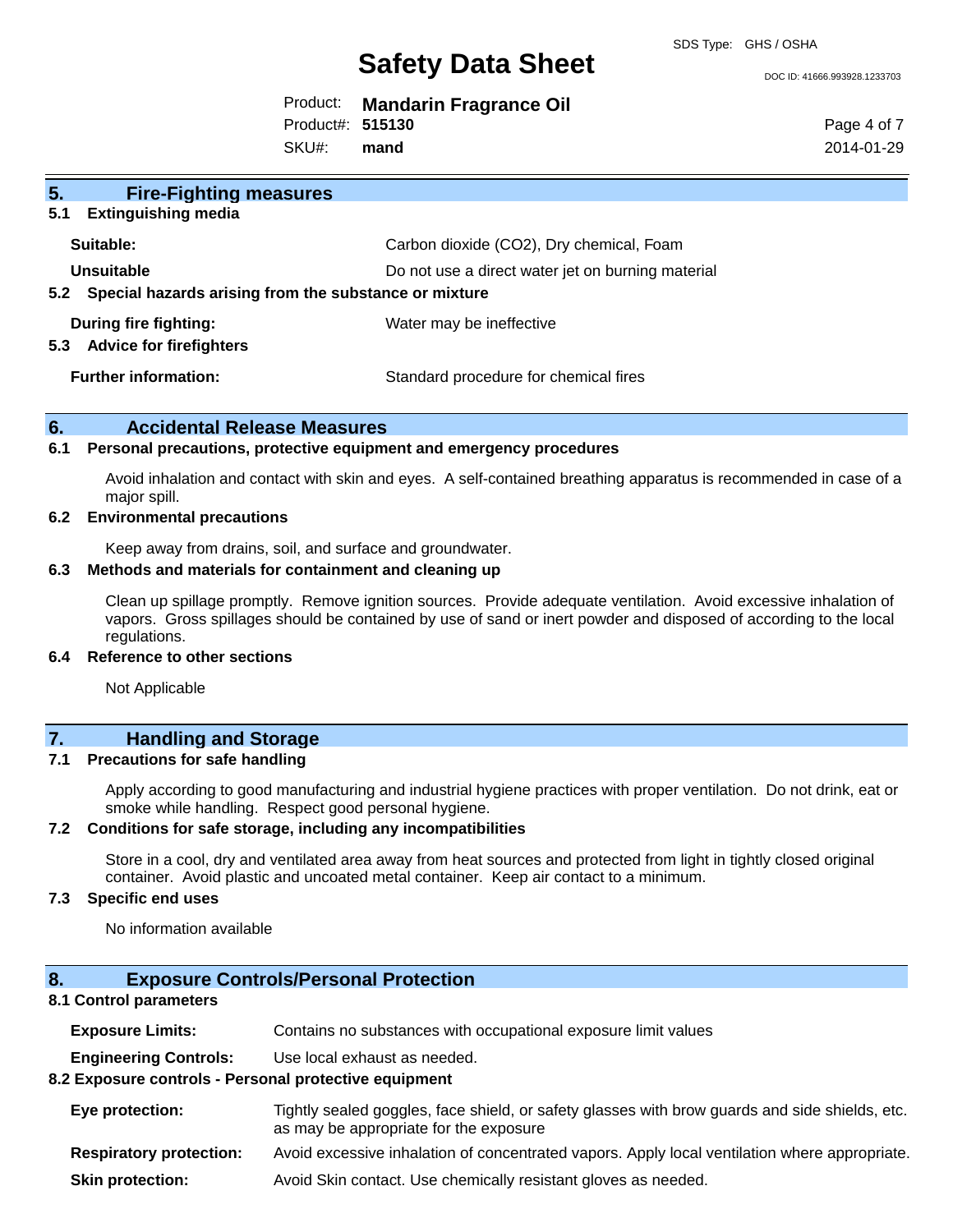DOC ID: 41666.993928.1233703

Product: **Mandarin Fragrance Oil** Product#: **515130**

SKU#: **mand** Page 5 of 7 2014-01-29

## **9. Physical and Chemical Properties**

#### **9.1 Information on basic physical and chemical properties**

| Appearance:                  | <b>Conforms to Standard</b> |
|------------------------------|-----------------------------|
| Odor:                        | Conforms to Standard        |
| Color:                       | Yellow                      |
| <b>Viscosity:</b>            | Liquid                      |
| <b>Freezing Point:</b>       | Not determined              |
| <b>Boiling Point:</b>        | Not determined              |
| <b>Melting Point:</b>        | Not determined              |
| <b>Flashpoint:</b>           | 148 F (64.44 C)             |
| <b>Auto flammability:</b>    | Not determined              |
| <b>Explosive Properties:</b> | None Expected               |
| <b>Oxidizing properties:</b> | None Expected               |
| Vapor Pressure (mmHg@20 C):  | 0.3186                      |
| %VOC:                        | 32.1632                     |
| Specific Gravity @ 25 C:     | 0.9155                      |
| Density @ 25 C:              | 0.9125                      |
| Refractive Index @ 25 C:     | 1.4720                      |
| Soluble in:                  | Oil                         |

## **10. Stability and Reactivity**

| 10.1 Reactivity                         | None                                               |
|-----------------------------------------|----------------------------------------------------|
| <b>10.2 Chemical stability</b>          | Stable                                             |
| 10.3 Possibility of hazardous reactions | None known                                         |
| <b>10.4 Conditions to avoid</b>         | None known                                         |
| 10.5 Incompatible materials             | Strong oxidizing agents, strong acids, and alkalis |
| 10.6 Hazardous decomposition products   | None known                                         |

| 11.<br><b>Toxicological Information</b> |                                                                              |
|-----------------------------------------|------------------------------------------------------------------------------|
| <b>11.1 Toxicological Effects</b>       |                                                                              |
| <b>Acute toxicity - Oral</b>            | (LD50: 5,047.39) Not classified - the classification criteria are<br>not met |
| <b>Acute toxicity - Dermal</b>          | (LD50: 5,472.61) Not classified - the classification criteria are<br>not met |
| <b>Acute toxicity - Inhalation</b>      | (LC50: 30.42) May be harmful if inhaled                                      |

**Skin corrosion / irritation** Causes skin irritation

**Serious eye damage / irritation** Causes serious eye irritation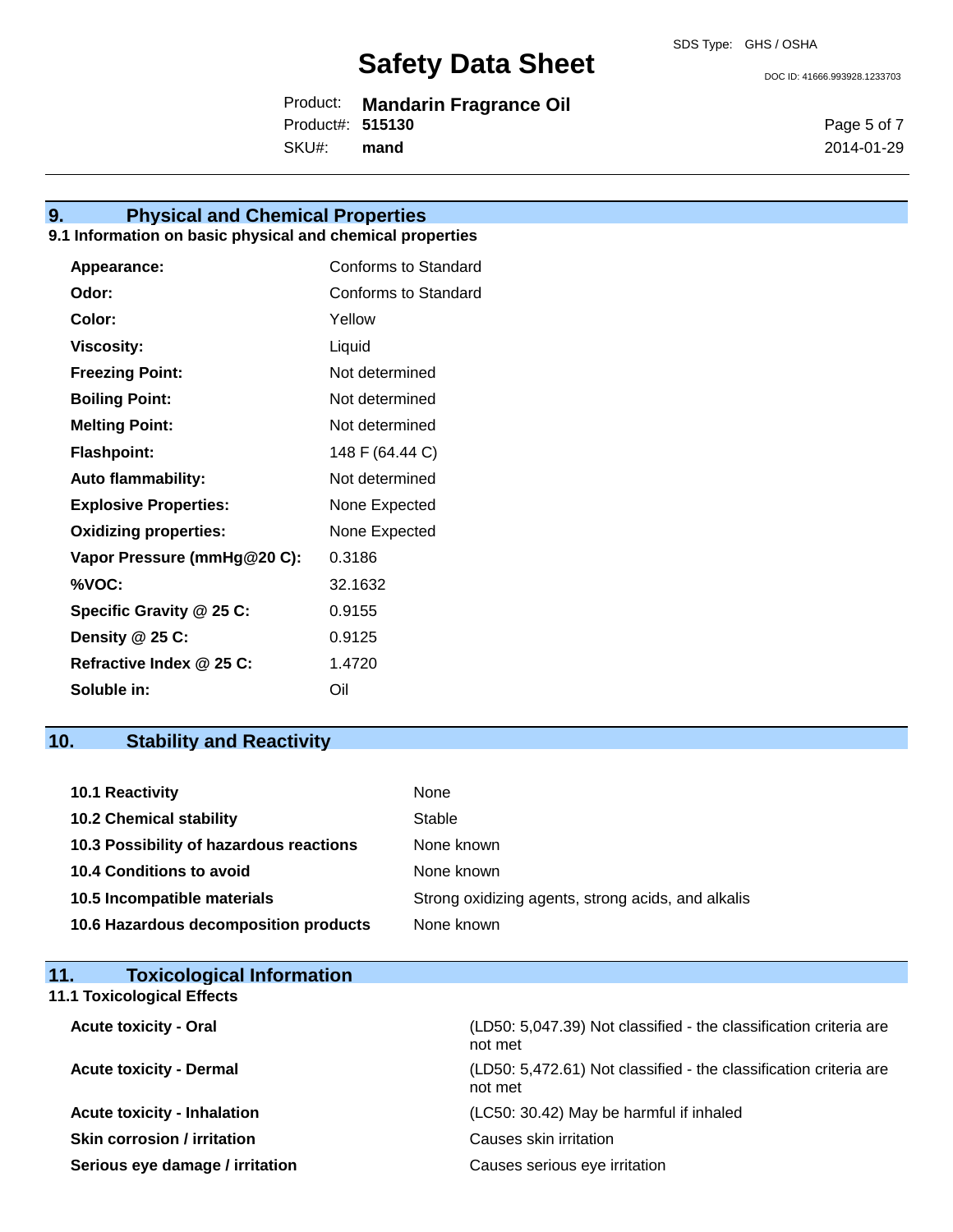SDS Type: GHS / OSHA

DOC ID: 41666.993928.1233703

|                  | Product: Mandarin Fragrance Oil |
|------------------|---------------------------------|
| Product#: 515130 |                                 |
| SKU#: mand       |                                 |

Page 6 of 7 2014-01-29

| <b>Respiratory sensitization</b>                   | Not classified - the classification criteria are not met |
|----------------------------------------------------|----------------------------------------------------------|
| <b>Skin sensitization</b>                          | May cause an allergic skin reaction                      |
| <b>Germ cell mutagenicity</b>                      | Not classified - the classification criteria are not met |
| Carcinogenicity                                    | Not classified - the classification criteria are not met |
| <b>Reproductive toxicity</b>                       | Not classified - the classification criteria are not met |
| Specific target organ toxicity - single exposure   | Not classified - the classification criteria are not met |
| Specific target organ toxicity - repeated exposure | Not classified - the classification criteria are not met |
| <b>Aspiration hazard</b>                           | May be fatal if swallowed and enters airways             |

| 12.<br><b>Ecological Information</b> |                                                 |
|--------------------------------------|-------------------------------------------------|
| <b>12.1 Toxicity</b>                 |                                                 |
| <b>Acute acquatic toxicity</b>       |                                                 |
| <b>Chronic acquatic toxicity</b>     | Toxic to aquatic life with long lasting effects |
| <b>Toxicity Data on soil</b>         | no data available                               |
| <b>Toxicity on other organisms</b>   | no data available                               |
| 12.2 Persistence and degradability   | no data available                               |
| 12.3 Bioaccumulative potential       | no data available                               |
| 12.4 Mobility in soil                | no data available                               |
| 12.5 Other adverse effects           | no data available                               |
|                                      |                                                 |

## **13. Disposal Conditions**

#### **13.1 Waste treatment methods**

Do not allow product to reach sewage systems. Dispose of in accordance with all local and national regulations. Send to a licensed waste management company.The product should not be allowed to enter drains, water courses or the soil. Do not contaminate ponds, waterways or ditches with chemical or used container.

## **14. Transport Information**

| <b>Regulator</b>                                                              |            | <b>Class</b> | <b>Pack Group</b>                   | <b>Sub Risk</b> | UN-nr. |
|-------------------------------------------------------------------------------|------------|--------------|-------------------------------------|-----------------|--------|
| U.S. DOT (Non-Bulk)                                                           |            |              | Not Regulated - Not Dangerous Goods |                 |        |
| <b>Chemicals NOI</b>                                                          |            |              |                                     |                 |        |
| <b>ADR/RID (International Road/Rail)</b>                                      |            |              |                                     |                 |        |
| <b>Environmentally Hazardous</b><br>Liquid, n.o.s.<br><b>IATA (Air Cargo)</b> | Substance. | 9            | Ш                                   |                 | UN3082 |
| <b>Environmentally Hazardous</b><br>Liquid, n.o.s.<br>IMDG (Sea)              | Substance. | 9            | Ш                                   |                 | UN3082 |
| <b>Environmentally Hazardous</b><br>Liquid, n.o.s.                            | Substance, | 9            | Ш                                   |                 | UN3082 |